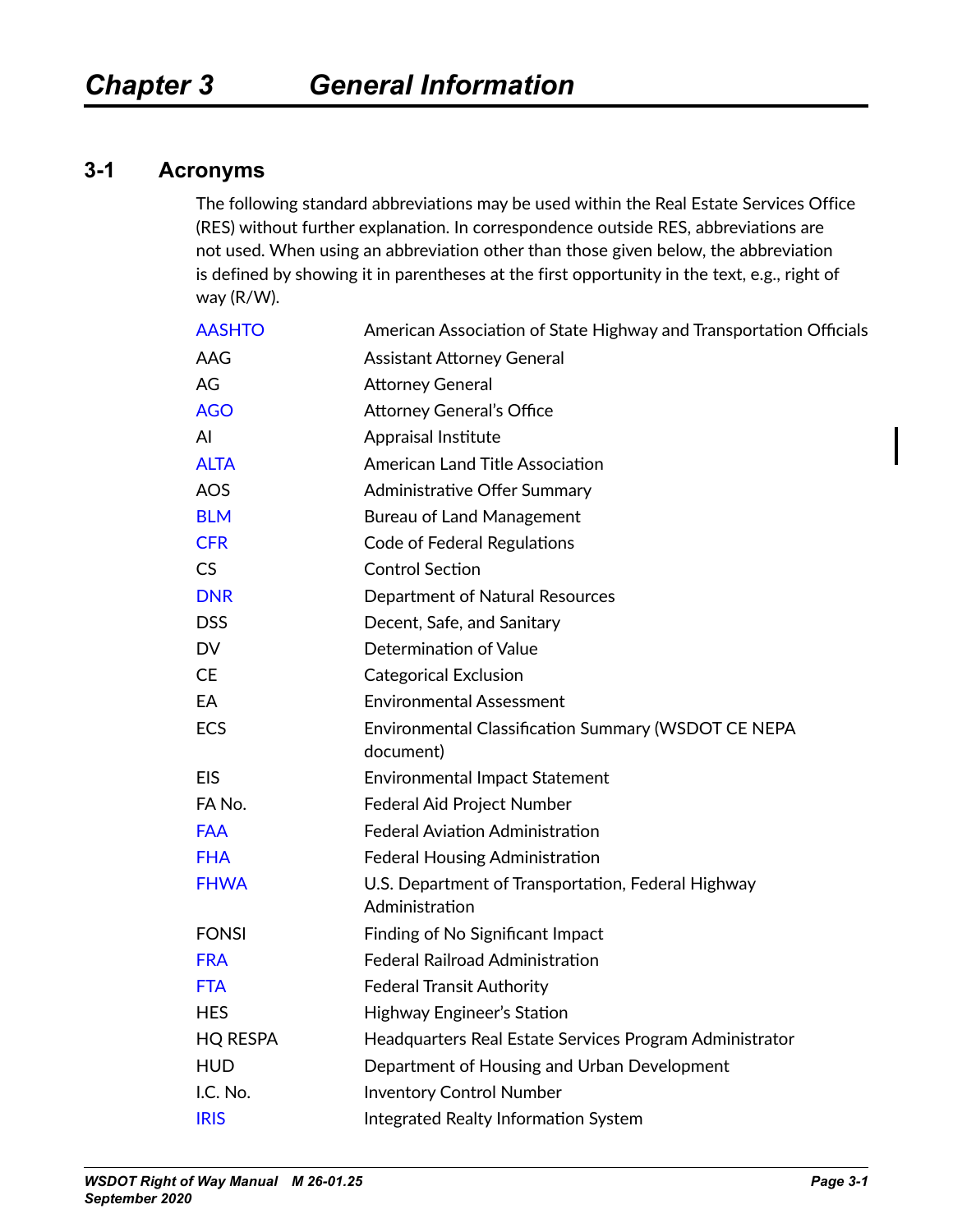| IR/WA           | International Right of Way Association                               |
|-----------------|----------------------------------------------------------------------|
| J&D             | Judgment and Decree of Appropriation                                 |
| <b>LLC</b>      | <b>Limited Liability Company</b>                                     |
| L No.           | Location Job Number. An accounting code number with an<br>"L" prefix |
|                 | used in conjunction with Preliminary Engineering                     |
| <b>MARAD</b>    | Maritime Administration                                              |
| <b>NEPA</b>     | National Environmental Policy Act                                    |
| <b>OAPU</b>     | Order Adjudicating Public Use and Necessity                          |
| <b>OIPU</b>     | Order of Immediate Possession and Use                                |
| <b>PAS</b>      | <b>Property and Acquisition Specialist</b>                           |
| <b>P&amp;U</b>  | Possession and Use Agreement                                         |
| PC              | <b>Preliminary Commitment for Title Insurance</b>                    |
| <b>PFE</b>      | <b>Project Funding Estimate</b>                                      |
| <b>PRM</b>      | Partial Release of Mortgage                                          |
| QCD             | Quitclaim Deed                                                       |
| <b>RA</b>       | Regional Administrator                                               |
| <b>RAMP</b>     | Real Estate Acquisition Management Plan                              |
| <b>RCW</b>      | Revised Code of Washington                                           |
| <b>RES</b>      | <b>Real Estate Services</b>                                          |
| <b>RESM</b>     | Real Estate Services Manager                                         |
| <b>ROD</b>      | <b>Record of Decision</b>                                            |
| R/W             | <b>Right of Way</b>                                                  |
| RW No.          | Right of Way Job Number                                              |
| R/W Project No. | <b>Right of Way Project Number</b>                                   |
| <b>SEA</b>      | <b>Statutory Evaluation Allowance</b>                                |
| <b>SEPA</b>     | <b>State Environmental Policy Act</b>                                |
| <b>SR</b>       | <b>State Route</b>                                                   |
| STIP. P&U       | Stipulated Order of Immediate Possession and Use                     |
| <b>STR</b>      | <b>Supplemental Title Report</b>                                     |
| <b>TIB</b>      | <b>Transportation Improvement Board</b>                              |
| <b>USC</b>      | <b>United States Code</b>                                            |
| <b>USFS</b>     | <b>United States Forest Service</b>                                  |
| <b>WAC</b>      | Washington Administrative Code                                       |
| <b>WASHTO</b>   | Western Association of State Highway and Transportation Officials    |
| WD.             | <b>Warranty Deed</b>                                                 |
| <b>WLTA</b>     | <b>Washington Land Title Association</b>                             |
| <b>WPI</b>      | <b>Washington Pattern Jury Instructions</b>                          |
| <b>WSDOT</b>    | Washington State Department of Transportation                        |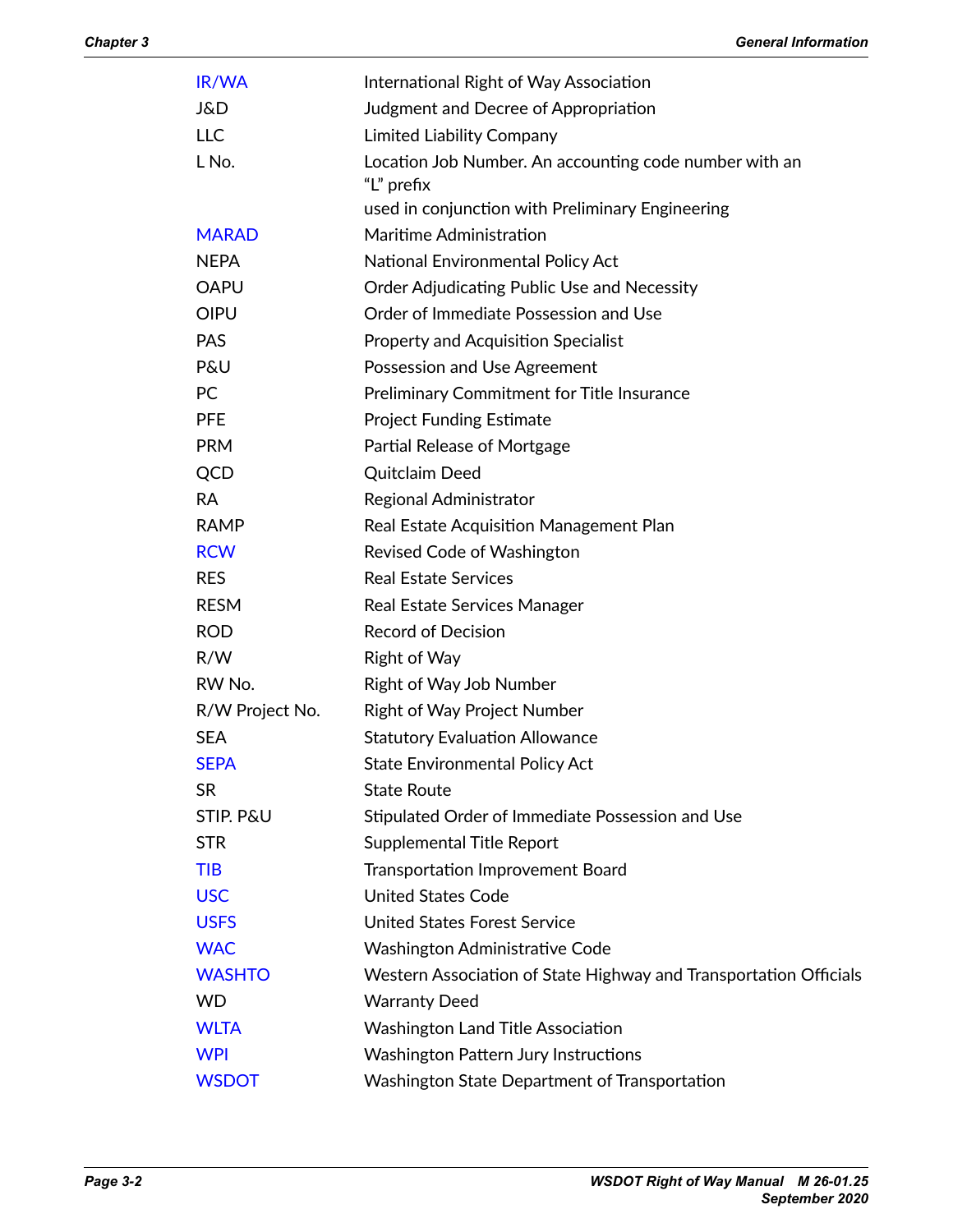### **3-2 Glossary**

This glossary defines terms that are used in RES activities. Not included are terms that are defined by RCWs, WACs, AASHTO, FHWA, or a standard dictionary. In correspondence outside RES, it may be necessary to explain special expressions.

**Access Control** – The limiting and regulating of public and private access to Washington State's highways as required by state law.

**Acquired Dwelling Unit** – The portion of the lands acquired for a public works project that includes all improvements of a residential nature serving the displaced person.

**Administrative Offer Summary (AOS)** – The approved form used as a basis for offers on low-value, uncomplicated process. Also referred to as a waiver of an appraisal for such properties.

**Adverse Possession** – A method of acquiring title to the land of another by actual, open, notorious, continuous, hostile, and exclusive holding of the land for a statutory period. An easement acquired by this method is a "prescriptive easement." Title reports are often silent on adverse possession; therefore, these rights are determined by actual inspection of the property. To be compensable these rights must be perfected by a court action.

**Appraisal** – An opinion of value; the act or process of developing an opinion of value.

**Appurtenance** – Something which is joined or attached to property. When an easement benefits a property, it is an "appurtenance". In order to be an appurtenance, an easement must be necessary for the enjoyment of the lands benefitted. A warranty deed conveys the appurtenant easement even if the easement is not mentioned in the deed.

**Assigns** – Those who take from the assignor whether by conveyance, devise, descent, or operation of law.

**Attorney in Fact** – A fiduciary (agent, representative) appointed by and empowered to act for a principal (a person or a corporation). The attorney in fact for a person is empowered by the principals having executed a power of attorney. The power of attorney may be either for a general or for a specific purpose. The attorney in fact may act only while the principal is alive and of sound mind, when the power of attorney permits the act, and provided that the power of attorney has not been superseded or revoked. The Attorney(s) in Fact of a corporation are those officers of the corporation who are empowered by the corporation's articles of incorporation to act for the corporation.

**Call** – A part of a legal description which combines a direction and a distance, e.g., "thence North 0°17' East 506 feet" or "thence along the said easterly boundary to the county road." A series of "calls" locate and enclose a tract in a "metes and bounds" description.

**Color of Title** – An instrument or set of facts that give the appearance of title, but do not prove title.

**Condemnation** – The department's use of eminent domain through court proceedings for lands and/or property rights needed for highway projects.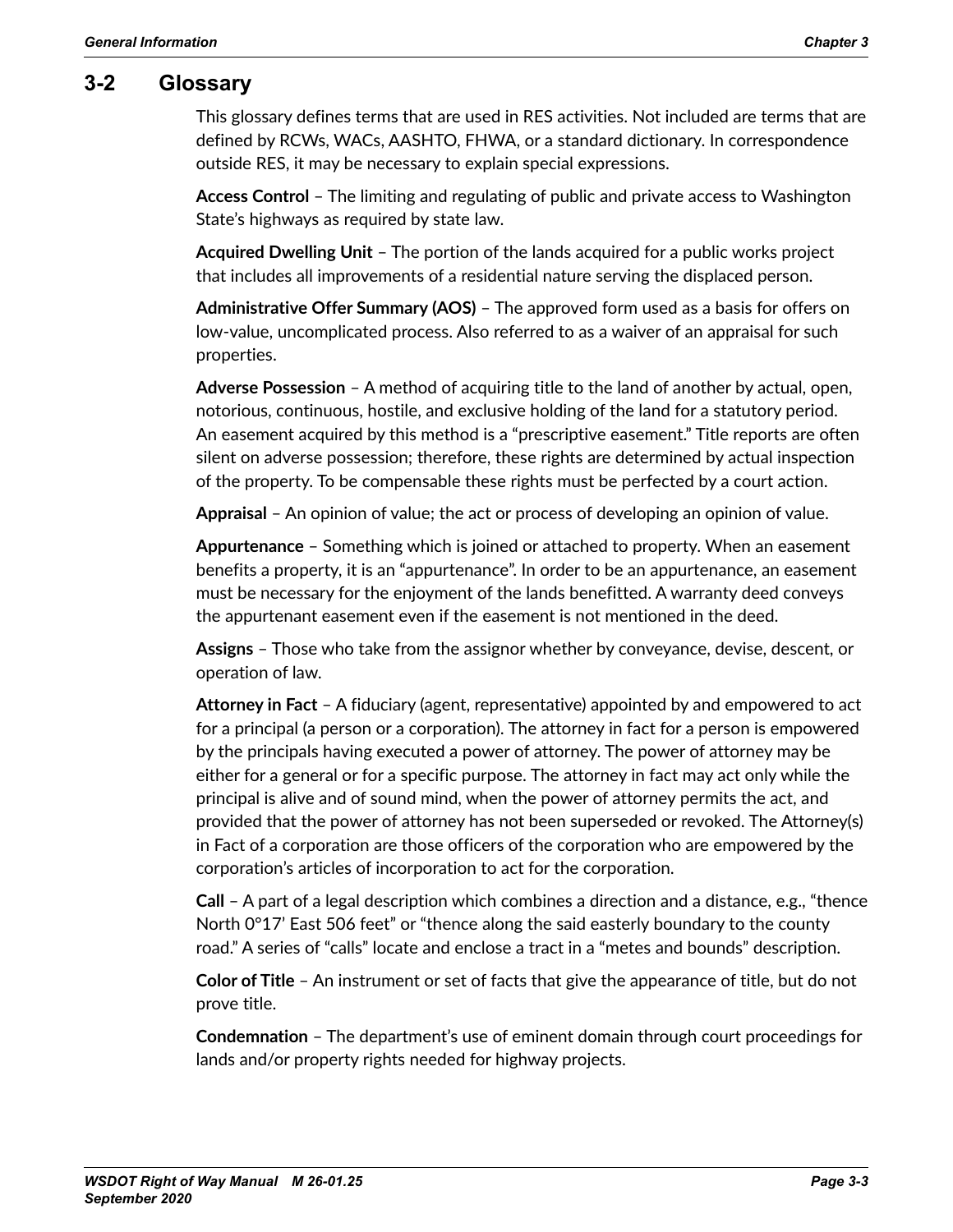#### **Date**

**Clear Date** – Discipline specific dates displayed in the parcel summary in IRIS indicating that the parcel is ready to certify as available for construction.

**Closing Order Date** – The date on which the acquisition instrument(s) and appropriate instructions are sent to the title company for processing and recording.

**Initiation of Negotiations, Date of** – The date on which the state makes the first personal contact with the parcel owner (or his designated representative) where price is discussed. This is also the date of the state's initial Firm Offer Letter. The "date of initiation of negotiations" for a project is the earliest date of initiation of negotiations for any parcel (except advance acquisitions) on the project.

**Payment Available Date** – The estimated date on which the owner receives the state's payment, or the date of payment into the court or out of an escrow closing.

**Property Management Certified Clear Date** – The date upon which no one other than the state has a valid interest in any remaining improvements on the parcel.

**Relocation Certified Clear Date** – The date upon which all displaced persons and/or personalty are off the parcel.

#### **Deed**

**Bargain and Sale Deed** – A deed in which the grantor makes no warranty. Any title that the grantor has or later acquires passes under this deed to the grantee.

**Sheriff's Deed** – A deed given to the holder of the sheriff's certificate after expiration of the redemption period. The certificate results from the foreclosure of a lien or mortgage.

**Trust Deed** – A deed in which the grantor conveys legal title to property to a trustee and states the authority and conditions binding the trustee in dealing with the property. Similar to a mortgage, this deed secures a debt to real property.

**Egress** – Right to go out or exit.

**Excess Right of Way** – Property acquired as operating right of way (R/W) but no longer needed as such. A plan revision mapping the excess R/W area is necessary prior to disposal.

**Fair Market Value** – The amount in cash which a well-informed buyer, willing but not obligated to buy the property, would pay, and which a well-informed seller, willing but not obligated to sell it, would accept, taking into consideration all uses to which the property is adapted or may be reasonably adaptable. (WPI 150.08)

**Geographic Information System (GIS)** – A system of people, institutions, and information technologies for collection, storage, analysis, transformation, and presentation of geographic information.

**Habitable Floor Space** – That space used for sleeping, living, cooking, or dining purposes. Excludes such enclosed places as closets, pantries, bath or toilet rooms, service rooms, connection corridors, laundries, unfinished attics, foyers, storage spaces, cellars, utility rooms, and similar spaces.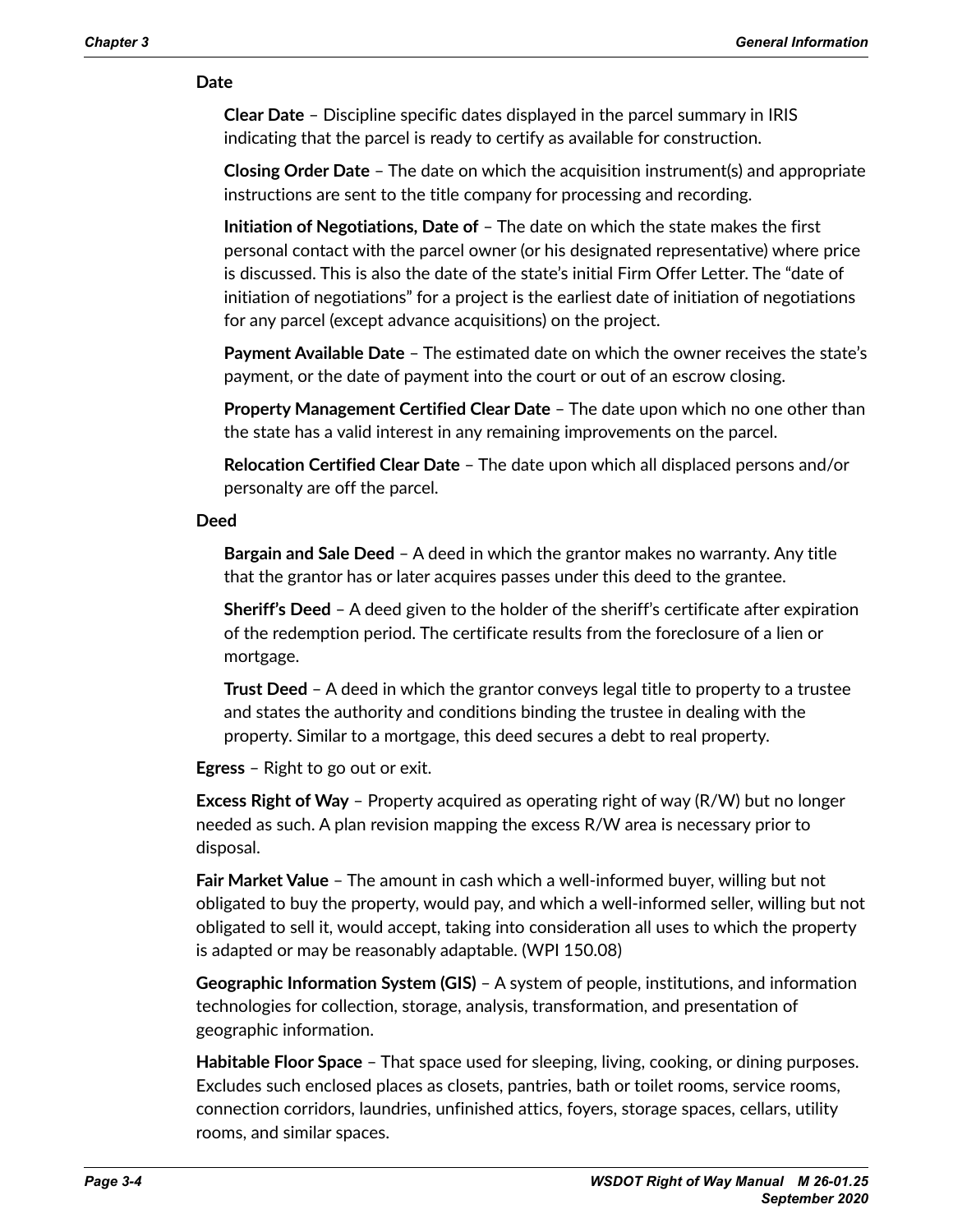**Highway Engineers Station (HES)** – A precisely located survey point measured in increments of 100 feet. When noted on the map these usually have the station ID plus some distance from that station, for example 63 + 34.21. These are specific to WSDOT.

**Household Income, Gross** – Income from all sources, including amounts paid directly to the family (or individual) through public assistance agencies or programs.

**Ingress** – Right or permission to enter.

**Inner Harbor Line** – A line determined by the State Harbor Line Commission which is located and established in navigable tidal waters between the line of ordinary high tide and the outer harbor line and constituting the inner boundary of the harbor area.

### **Interim Use Improvement Value**

- A. The difference, if any, between the value of land under a highest and best use premise if vacant and the value of the property under its present use as improved.
- B. The amount of value contributed by a building which is an under-improvement by reason of a change in the highest and best use of the land on which it is located.

**Inventory Control Number (IC No.)** – An identification number assigned to each parcel of real property or real property interest owned or controlled by WSDOT entered into the Real Property Inventory.

**Judgment and Decree of Appropriation (J&D)** – A court order setting over to the state of Washington, for the benefit of the public, the title to personal and/or real property or property rights. The State Constitution requires that just compensation must be paid for the acquisition of the property or property right. There are three forms of J&Ds:

**Stipulated** – Following an out-of-court settlement between the condemning agency and the property owner, the court approves the stipulation and the order is entered in accordance with the terms of the stipulation.

**Court** – The order resulting from a nonjury trial in which the judge decides the just compensation.

**Jury** – The order resulting from a jury trial in which the jury decides the just compensation.

**Life Estate** – A freehold, i.e., a real property estate, the duration of which is measured by the life of the person holding it or by the life of some other person.

**Limited Access Highway** – All highways listed as "Established L/A" on the Master Plan for Limited Access Highways only where the rights of direct access to or from abutting lands have been acquired from the abutting landowners. Levels of limited access include: full, partial, modified.

**Local Improvement District (LID)** – A minor governmental subdivision having the power of taxation established to install a public improvement (e.g., water, sewer) in an area. The improvement is funded by assessments against the parcels real property in the LlD's area. These assessments become encumbrances against the respective parcels.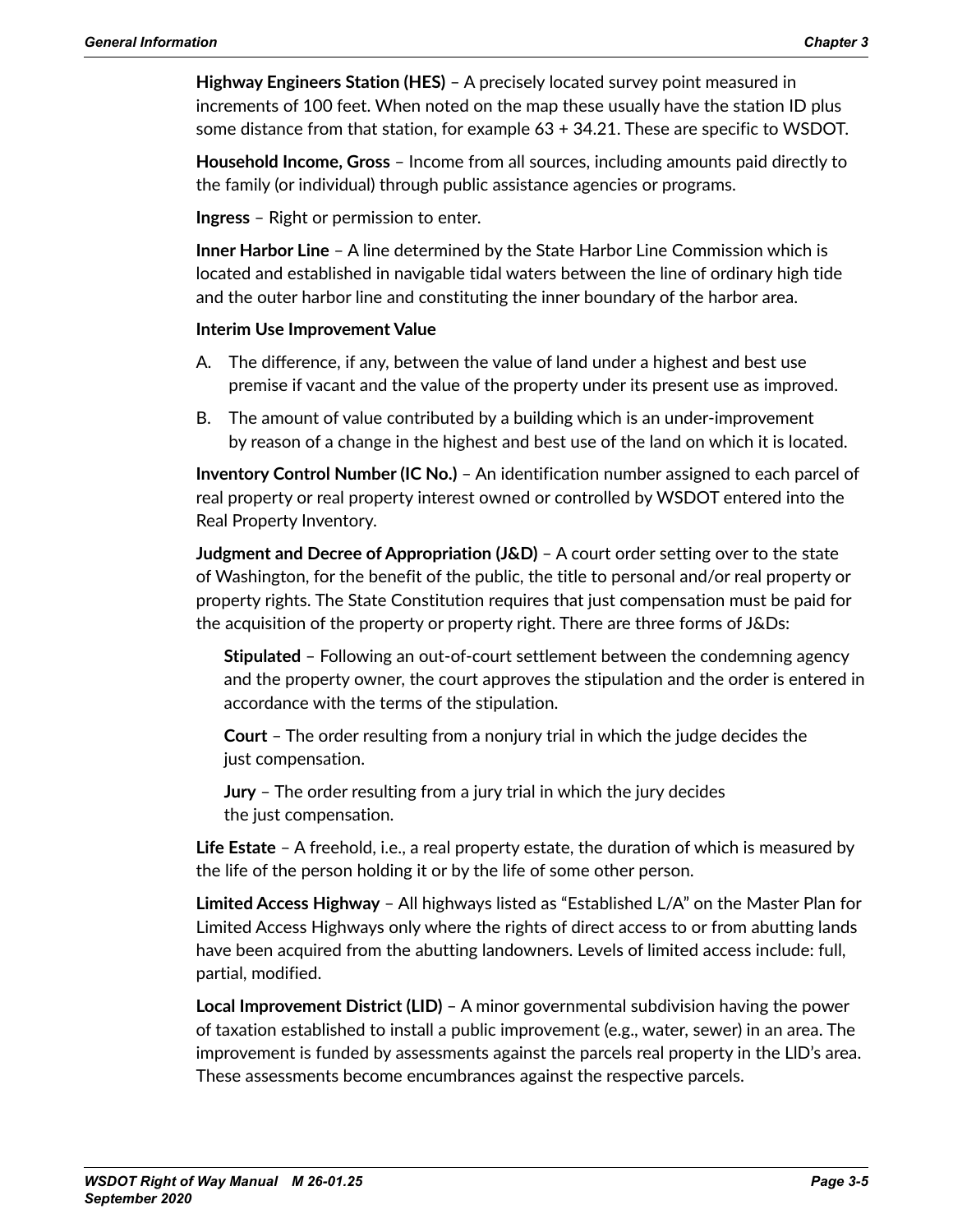**Managed Access Highways** – Any highway not listed as "Established L/A" on the Master Plan for Limited Access Highways and any highway or portion of a highway designated on the Master Plan as "Established L/A" until such time as the limited access rights are acquired. Under managed access legislation, the property owner's access rights are regulated through an access connection permitting process.

**Meander Line** – A "meander line" is a surveyed line made up of straight segments which theoretically approximate the line ordinary high tide or line of ordinary high water to delineate between uplands and tidelands or shorelands.

**Mortgage Balance** – The amount of the principal balance on the date that the mortgage is paid off by the acquiring agency.

**Multi-Modal Transportation** - Reserved

**Nonoperating Property (Utility)** – Property held by a public or private utility by fee title, easement, lease, etc., and which is not presently integrated as a part of a public service network.

**Nonoperating Property (Departmental)** – Waste sites, pits, stockpile sites, maintenance sites, drainage and stream easements, and other such lands or easements required or used in the support of the construction and/or operation of a vehicular public way.

**One Buyer-Seller Concept** – An appraisal theory which holds that the total value of the separated remainders of a severed parcel is limited to the amount which one buyer would pay and one seller would accept, under the market value definition, for all of such remainders in a single transaction. This is distinguished from the sum of the amounts which multiple buyers would pay for the remainders if sold individually.

**Operating Property (Utility)** – Property held by a public or private utility by fee title, easement, lease, etc., and which is presently a part of a functioning public service network, e.g., a railroad or power transmission right of way.

**Operating Property (Departmental)** – The space above, at, or below the grade line of all completed highways, as well as the area alongside the traveled way within the right of way lines.

**Order Adjudicating Public Use and Necessity (OAPU)** – A court order establishing that the property and/or property rights sought are necessary for use by and for the benefit of the general public.

**Order of Immediate Possession and Use (OIPU)** – A court order confirming a written agreement between the condemning agency and the property owner which has been entered in the court. The written agreement stipulates that, upon payment of a specific amount of money into the registry of the court, the condemning agency is entitled to take possession of the property and that the just compensation will be decided by a later court action. Subject to the interests of other interested parties, the property owner is entitled to withdraw the funds from the court. (Also see Possession and Use Agreement.)

**Outer Harbor Line** – A line determined by the State Harbor Line Commission which is located and established in navigable tidal waters beyond which the state shall never sell or lease any rights whatsoever.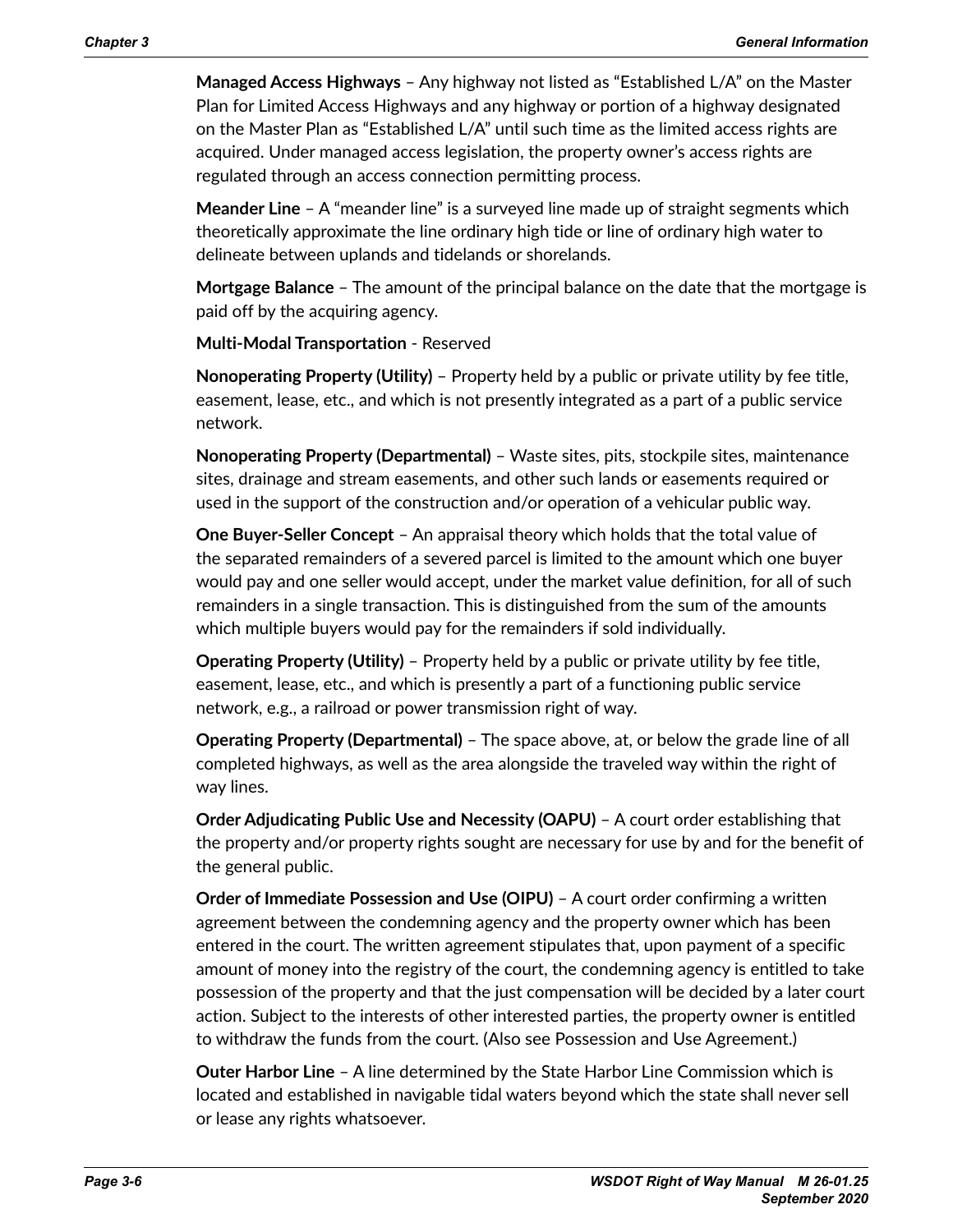**Person** – For the purposes of the Relocation Assistance Program, includes a partnership, company, corporation, or association as well as an individual or family.

**Possession and Use Agreement** – A negotiated instrument in which the state and the property owner agree that, upon payment of a certain amount to the property owner, the state is entitled to immediate (or dated) possession and use of the property and that the final settlement will be decided at a later date.

### **Project Number**

**Construction Project Number** – A seven-digit alphanumeric identifier that correlates the construction project with right of way project.

### **Project Title**

**Construction Project Title** – The generic description of the route and termini of a construction project. The specific wording is shown in the title block of the PS&E. Engineering and fiscal considerations often result in a single right of way project being divided into several construction projects. Therefore, it is possible for a parcel to be associated with several construction projects.

**Right of Way Project Title** – The generic description of the route and termini of a right of way project. The specific wording is shown in the title block of the right of way plan and is exactly duplicated whenever used to identify the project.

**Sundry Site Project Title** – Projects involving sundry sites are identified by the name of the county. A materials site for use on a roadway project is identified by two titles: (l) The Sundry Site Plan name and site number; (2) The words "For use on" followed by the official name of the related right of way project, e.g., "Thurston County Sundry Sites, Pit Site No. PS‑J-100. For use on SR 5, Lewis County Line to Tumwater."

**Real Estate Acquisition Management Plan (RAMP)** – Means a written document that details how a non-State department of transportation grantee, subgrantee, or designbuild contractor will administer the title 23 ROW and real estate requirements for its project or program of projects. The document must be approved by the SDOT, or by the funding agency in the case of a non-SDOT grantee, before any acquisition work may begin. It must lay out in detail how the acquisition and relocation assistance programs will be accomplished and any anticipated issues that may arise during the process. If relocations are reasonably expected as part of the title 23 projects or program, the Real Estate Acquisition Management Plan (RAMP) must address relocation assistance and related procedures. 23 CFR Part 710.105.

**Real Property Inventory** – An itemized list or catalog of all real property or real property interests owned or controlled by WSDOT and located outside the operating right of way limits.

**Redemption** – The right given to a judgment debtor (and to certain others) to redeem the property foreclosed within a time period specified by statute. The property is subject to the right of redemption from the time of the sheriff's sale until the sheriff's deed is delivered.

**Reliction** – The uncovering of land formerly covered by water.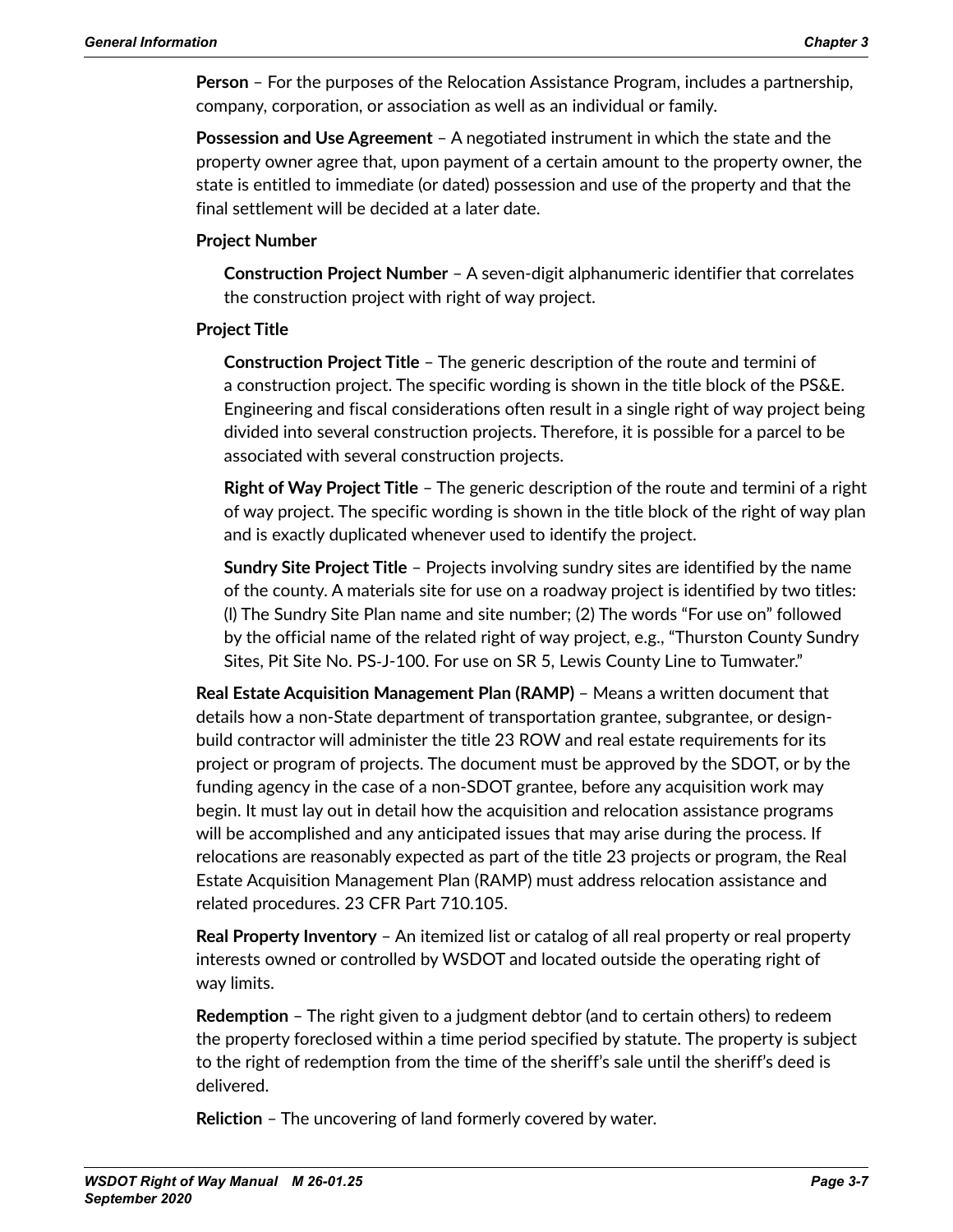**Replacement Housing Payment (RHP)** – Any one or certain combinations of payments authorized to be paid to an eligible displaced persons to enable such displaced persons to obtain replacement housing. There are five types of authorized payments, as follows:

**Incidental Purchase Expense** – The amount necessary to pay or reimburse an eligible displaced persons for certain actual costs incurred incidental to the purchase of an eligible replacement dwelling. These include, but are not limited to, recording fees, escrow fees, title insurance premiums, appraisal fees, credit report fees, home inspection fees, revenue stamps, and transfer taxes. (Does not include prepayment of any expenses.)

**Mortgage Interest Differential Payment (MIDP)** – The amount, as determined by the agency, necessary to compensate an eligible 180-day owner occupant for increased costs required to obtain a replacement mortgage for the purpose of purchasing an eligible replacement dwelling.

**Price Differential** – That amount, in addition to the acquisition cost paid by the acquiring agency, which is necessary to enable an eligible displaced person to purchase an eligible replacement dwelling.

**Rent Supplement** – The amount, determined by the displacing agency, necessary to compensate an eligible displaced person for the increased cost of leasing or renting an eligible replacement dwelling.

**Down Payment Allowance** – The amount, determined by the displacing agency, which is necessary to enable an eligible displaced person to make a down payment (including incidental purchase expenses) on the purchase of an eligible replacement dwelling.

#### **Right of Way** – Reserved

**Satisfaction of Mortgage** – Either an instrument or a marginal notation on the face of the mortgage itself which shows that the mortgage lien has been released.

**Sheriff's Certificate of Sale** – The document given to the purchaser at a sheriff's sale under foreclosure.

**State Highway System** – All roads, streets, and highways designated as state routes in compliance with [Chapter](http://apps.leg.wa.gov/RCW/default.aspx?cite=47.17) 47.17 RCW.

**State Route Mile Post** – A linear referencing system measurement value used to assign a logical number to a given point along a state route.

**Successor** – One who assumes the place of another and fills the role or position.

**Sundry Site** – Any site under the authority of the department which is used (or is intended for use) for pit, quarry, stockpile, common borrow, riprap, maintenance, park and ride, ferry terminals, airports, etc.

**Surplus Property** – Property not acquired as operating right of way (e.g., pit sites, maintenance sites, uneconomic remnants) and is no longer needed. Disposal proceeds without a plan revision, unless part of the surplus area, is to be used as operating right of way.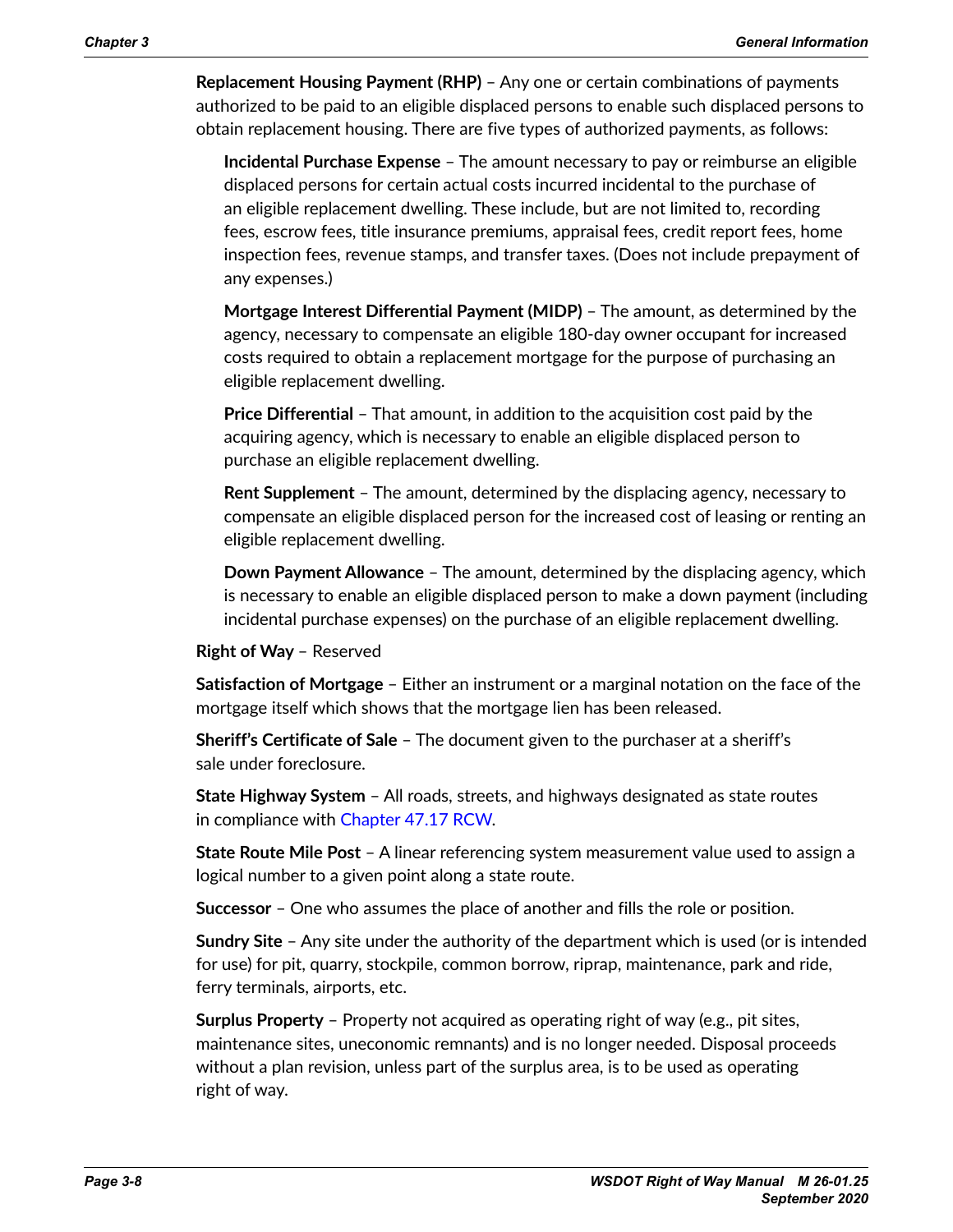**Tax Roll** – A record of all taxable property which includes the assessed value, the current mileage rate, and the resulting tax.

**Tenancy in Common** – A form of coownership of real or personal property by two or more persons without survivorship and property interests pass by devise and descent to the heirs of a deceased co-owner or as directed by the will of the deceased.

**Tenancy, Joint** – A form of coownership of real or personal property by two or more persons permitting the right of survivorship where said property passes to the surviving co-owner(s) without probate proceedings.

**Thread of a Stream** – The center of the fastest moving part of the main channel of a stream.

**Tide Lines** – Each day there are two high tides and two low tides. The two low tides are the "short run out" which is called the LOW TIDE, and the "long run out" which is called the LOWER LOW TIDE. By the same token, the two high tides are call HIGH TIDE and the HIGHER HIGH TIDE. The average of all "low" and "lower low" tides is called the MEAN LOW TIDE. The average of all "lower low" tides is called the MEAN LOWER LOW TIDE. The lowest line on the land reached by a receding tide is called the EXTREME LOW TIDE. Likewise, the MEAN HIGH TIDE is the average of all "high" and "higher high" tides; MEAN HIGHER HIGH TIDE is the average of all "higher high" tides; and EXTREME HIGH TIDE is the highest line on the land reached by an incoming tide.

**Trial Attorney's Certificate** – A statement signed by the Assistant Attorney General who is assigned to the particular case reciting the findings and orders of a court and certifying that the award is due and payable. The certificate is accompanied by a request for a warrant.

**Trial Attorney's Closing Report** – A statement signed by the Assistant Attorney General who is assigned to a particular case, setting forth the circumstances which resulted in the J&D. If the J&D was stipulated, this statement includes the rationale for entering into the stipulation.

**Turnback** – A general term including certifications and relinquishments used to describe the conveyance of real property to local agencies. Property used during construction phase returned to a party after work is complete.

**Uneconomic Remnant** – A parcel of real property in which the owner is left with an interest after the partial acquisition of the owner's property and which the agency has determined has little or no value or utility to the owner (49 CFR Part [24.2\(27\)](http://frwebgate.access.gpo.gov/cgi-bin/get-cfr.cgi?TITLE=49&PART=24&SECTION=2&TYPE=PDF)).

**Washington Pattern Jury Instructions (WPI)** – The collection of instructions that are given to a jury by the judge for deliberation during a trial. The instructions are based on case law resulting from civil lawsuits.

**WSDOT Parcel Number** – A number assigned to a parcel geometry. Parcels have a region code (1-6) and then a dash followed by a five digit number.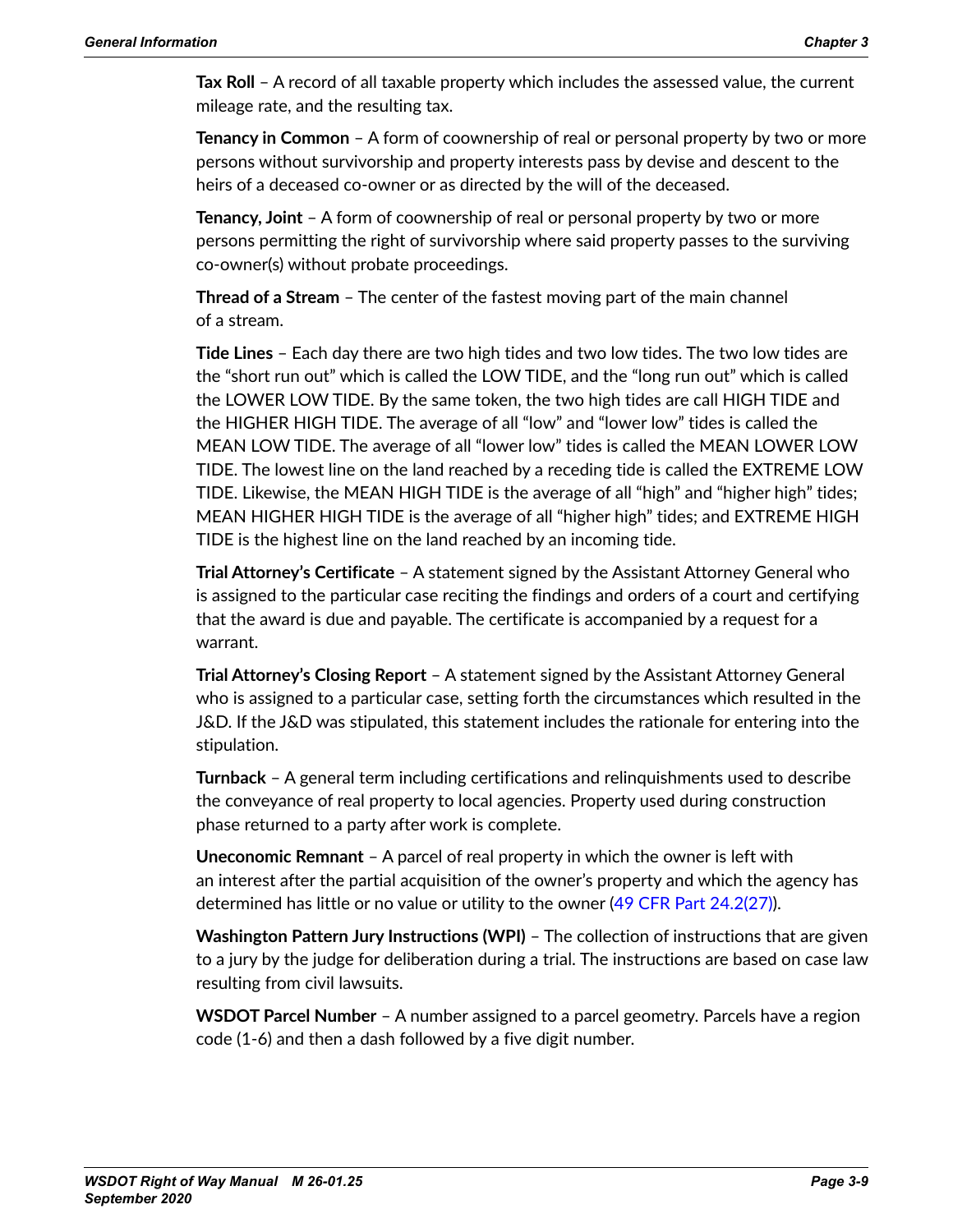## **3-3 The Acquisition Process**

A. **Project Scoping** – In the early stages, RES personnel may be involved in interdisciplinary teams to identify ownerships and participate in analyses of various routes.

The first major Region RES involvement is in preparation of the Preliminary Funding Estimate for a project.

B. **Appraisal/Review** – A separation of functions maintains the integrity of the acquiring agency's transactions. Thus, the appraisal, appraisal review, and negotiations for a parcel are typically performed by three different persons. If two or more appraisals are required for a parcel, only one appraisal is assigned to a staff appraiser from the region in which the parcel is located. The additional appraisals are made by either a staff appraiser from another region or a fee appraiser.

Uncomplicated acquisitions of relatively low value (not greater than \$25,000) are identified during the Project Funding Estimate process. WSDOT's method for doing an appraisal waiver is an Administrative Offer Summary (AOS). An AOS is prepared for these parcels. An appraisal is required if condemnation is commenced or when the just compensation indicated is greater than \$10,000 and an appraisal is requested by the property owner.

All other parcels are assigned by the Real Estate Services Manager (RESM) for appraisal. The RESM, or designee, determines the type of appraisal report and whether the appraisal is to be done by staff or fee appraisers. Appraisal data are input to the computer and upon satisfactory completion, the parcel goes to appraisal review.

The Review Appraiser on staff examines the appraisal to ensure its adequacy and accuracy. The Review Appraiser prepares a Determination of Value (DV) that establishes the just compensation to be paid by the state for the needed property and property rights. The just compensation includes amounts for the value of the lands and improvements acquired for the project, damages, and deductions for special benefits. DV data are input into the computer; thus, enabling the negotiations process. A DV prepared by a fee Review Appraiser does not authorize just compensation, nor does the fee Review Appraiser declare an uneconomic remnant. Only an employee of the agency can do either of these functions.

C. **Negotiations** – When the approved DV or AOS is available, the RESM assigns the parcel for negotiations. The negotiator works with all parties to achieve a negotiated settlement at just compensation for the needed property and property rights. The negotiator makes the state's offer both orally and in writing to the property owner or his representative. The negotiator keeps a diary of all contacts and events in such detail that he can attest to the facts therein.

Occupants must be given timely written notice of their right to receive relocation assistance. Therefore, the negotiator immediately notifies the RESM of the date of initiation of negotiations on the parcel.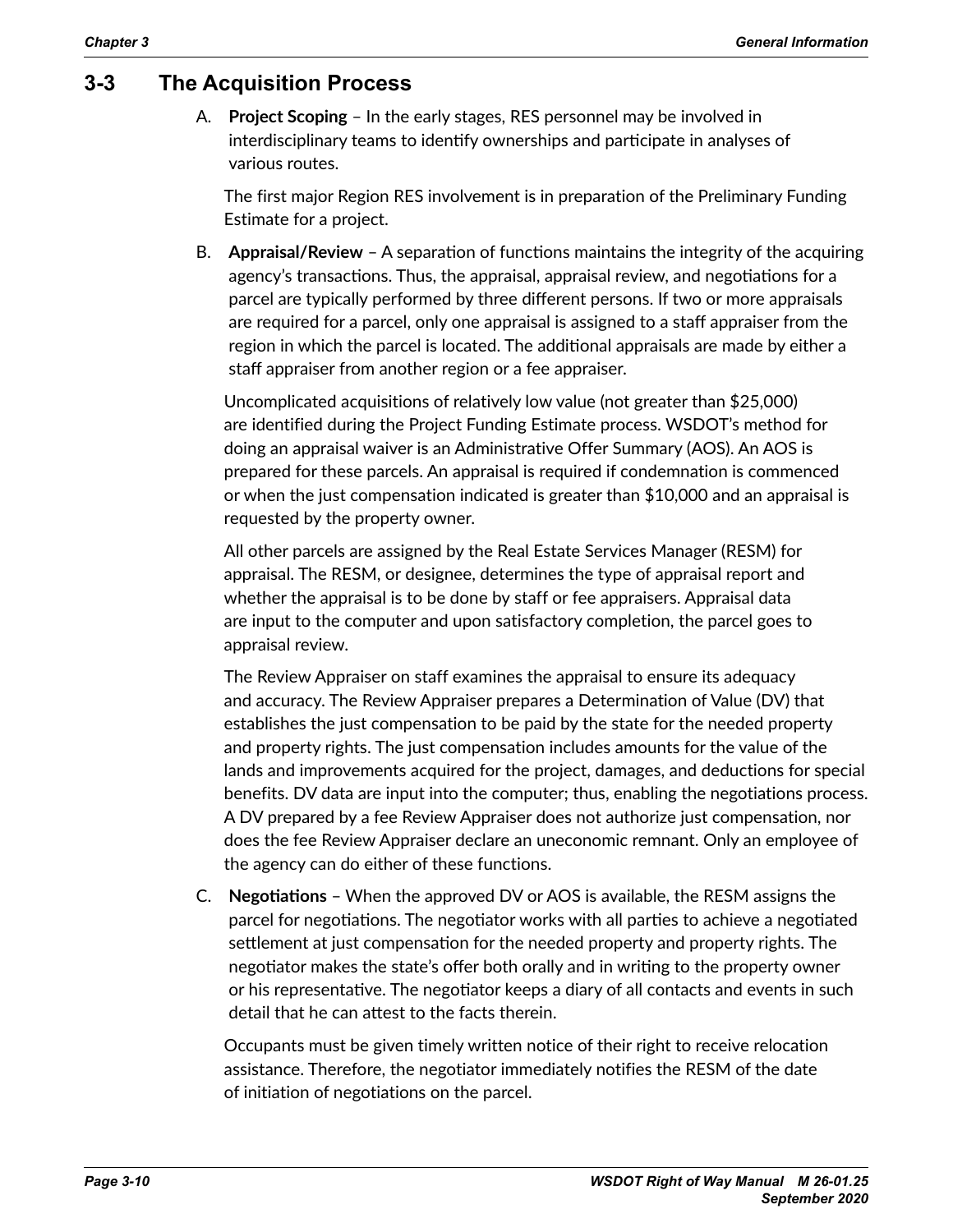Occasionally, an issue may stand in the way of completing a negotiated settlement. If the appropriate authority gives its prior approval, an administrative settlement may be arranged. The justification for an administrative settlement is documented in the parcel file, computer inputs are made, and the file is transmitted to Headquarters.

Upon conclusion of satisfactory negotiations, the negotiator obtains execution of necessary instruments and vouchers by all interested parties. The parcel file is reviewed in region, computer inputs are made, and the file is transmitted to Headquarters.

D. **Condemnation** – After at least three unsuccessful attempts to reach an amicable settlement, it may become necessary to condemn the parcel. The region prepares the file including names and addresses of all interested parties, makes computer inputs, and transmits the file to Headquarters.

Upon arrival in Headquarters, the parcel file is subjected to review in the Acquisition and Title Section.

When the region submits a parcel for condemnation, the file is reviewed by the Acquisition and Title Section. If two or more parcels are to be condemned on a project, they may be combined into a single "blanket condemnation" proceeding. The Acquisition and Title Section assembles the condemnation package, makes computer inputs and transmits the files to the Office of the Attorney General (AG). Upon receipt, the AG becomes solely responsible for the eminent domain proceeding; however, the AG will often call upon both region and Headquarters personnel for assistance, concurrences, etc. The AG makes computer inputs that indicate the status and disposition of the case.

- E. **Closing** The state's payment becomes available to the property owner by one of the following means:
	- Mailing the state's warrant to the property owner.
	- Electronic Funds Transfer to property owner.
	- Closure in escrow.
	- Payment to the registry of the court.

Instruments are recorded or filed with the court and title passes when the money changes hands. The Acquisition and Title Section inputs the "Payment Available Date" into the computer. The "Payment Available Date" triggers the RESM to input property management and relocation assistance information into the computer system for the acquired parcel.

F. **Property Management** – Region property management functions include such activities as rental agreements with occupants, salvage and removal of improvements, and maintenance to avoid the creation of a public nuisance. When no one other than the state has a valid interest in any improvements on the acquired parcel, Region RES inputs the "P/M Certified Clear Date."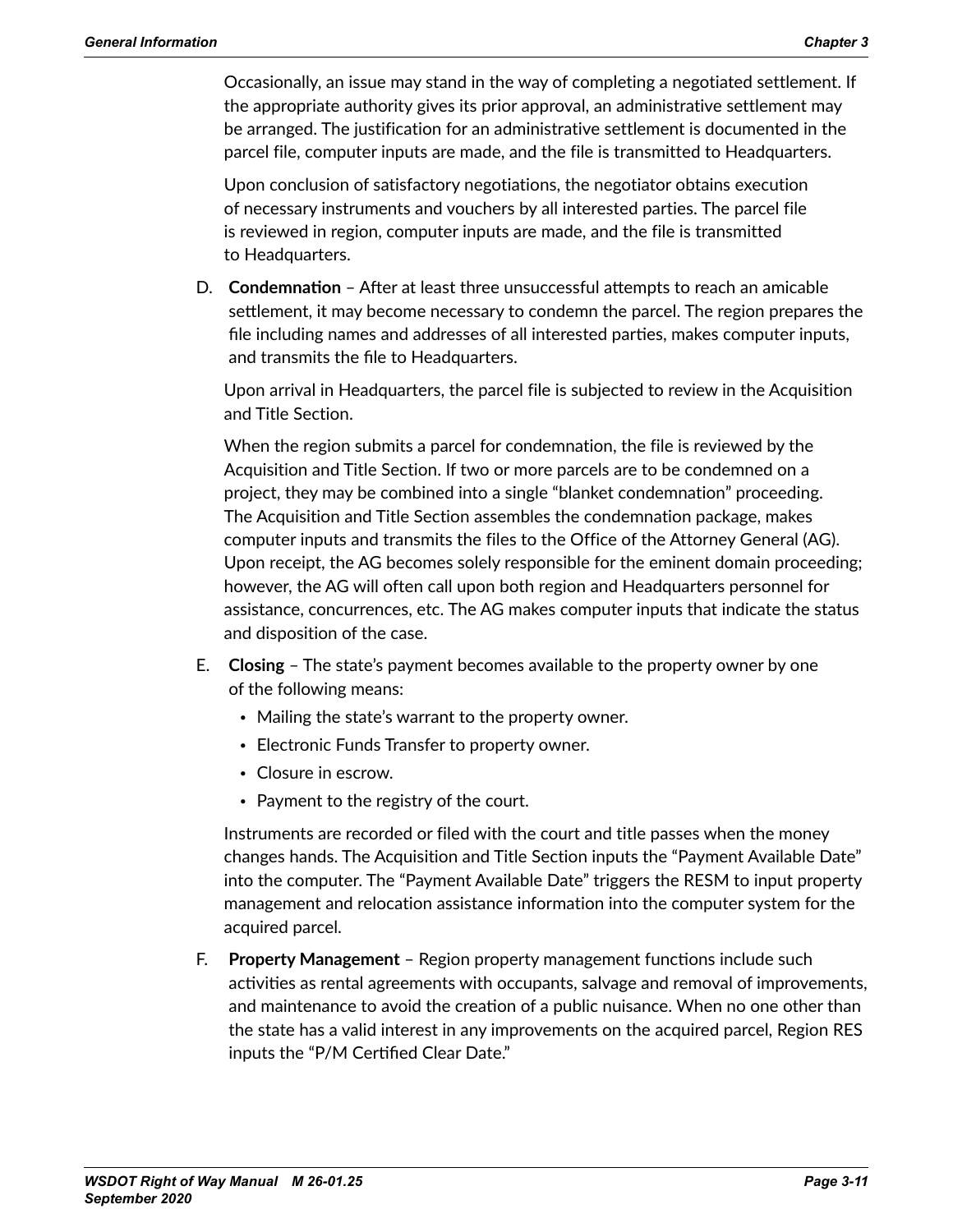- G. **Relocation** Region relocation activities are those related to moving all displaced persons and their personalty from the acquired parcel. Eligible occupants are given written notices of the maximum amounts of their replacement housing payments. Eligible tenants are given written notice that the acquiring agency has acquired the property. When an eligible occupant moves from the acquired parcel, the RESM inputs the "Vacated Date."
- H. **Certification** The final step in the process is to certify the project as clear for construction. This must be done prior to the Contract Ad Date. When all parcels on the project have been acquired, the project can be certified to FHWA as clear for construction. This is done by the normal process. Some projects will be certified with exceptions. Certifications with exceptions should be rare and approved in advance. Certifications with exception must be followed by a "clear" certification when all acquisition is complete.

## **3-4 Why We Do What We Do**

## **3-4.1** *Federal Regulations*

Public Law 91-646, the Uniform Relocation Assistance and Real Property Acquisition Policies Act of 1970, as amended, commonly called the Uniform Act, is the primary law for acquisition and relocation activities on Federal or federally assisted projects and programs.

Federal real estate acquisition statutes and regulations include:

Unites States Code (U.S.C.)

- Title 23 Highways
- Title 42, Chapter 61, Sections 4601-4665 (42 USC §§ 4601-4665), the Uniform Relocation Assistance and Real Property Acquisition Policies for Federal and Federally Assisted Programs
- Title 49 Transportation

Code of Federal Regulations (CFR)

- 23 Part 710
- 49 Part 24
- 23 [CFR](https://www.ecfr.gov/cgi-bin/text-idx?SID=152f21c8713f4b651841d2beae29b57a&mc=true&node=pt23.1.635&rgn=div5) 635
- 23 CFR [1.23](http://www.ecfr.gov/cgi-bin/text-idx?SID=63c7b2ff01586b46b1ecd50f15eccb1c&mc=true&node=se23.1.1_123&rgn=div8)

### **3-4.2** *Revised Code of Washington*

[Chapters](http://apps.leg.wa.gov/RCW/default.aspx?cite=8.25) 8.25 and 8.26 [RCW](http://apps.leg.wa.gov/RCW/default.aspx?cite=8.26) are the state laws that control the acquisition process.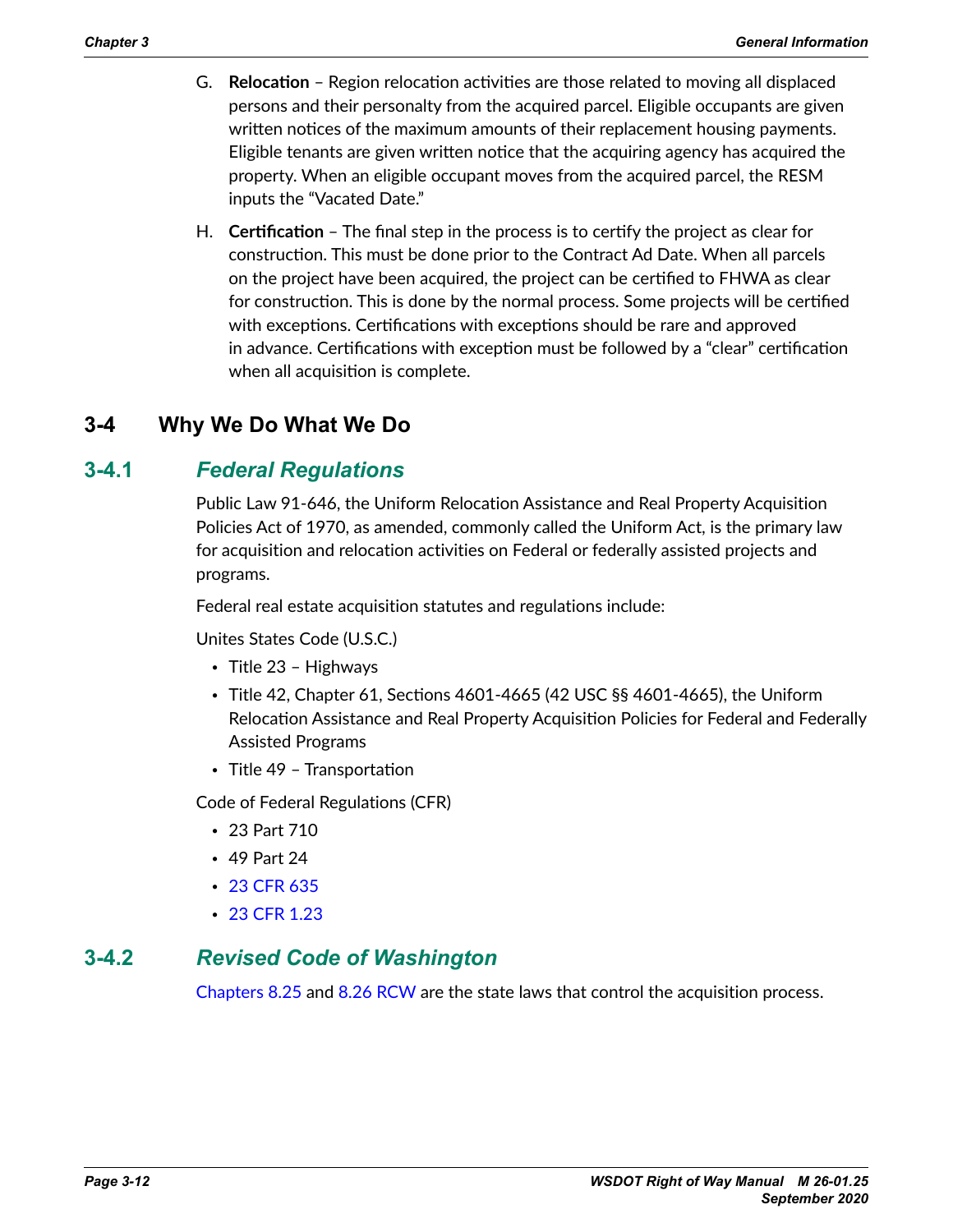# **3-4.3** *Washington Administrative Code*

Chapter [468-100](http://apps.leg.wa.gov/WAC/default.aspx?cite=468-100) WAC contains the administrative regulations pertaining to the acquisition process. WSDOT promulgates these regulations to assure implementation of the RCWs. Their principal impact is on the Relocation Assistance Program.

## **3-5 County Designations**

The counties of the state of Washington have been given both letter and number designations. Current WSDOT practice uses only number designations. Examples of the use of these identifiers are as follows:

- A. The county number forms the first two digits of the Control Section (CS) number, e.g., CS 0101 identifies: SR 90, Grant Co. Line to Jct. SR 395 S. of Ritzville, SR MP 191.89 to 220.49, Interstate, in Adams County.
- B. The county number identifying the county is used in the Real Property Inventory as a part of the Inventory Control Number, e.g., 5-39-00001 identifies the first item in South Central's real property inventory for Yakima County.
- C. The county number is used in the identification of certain sundry sites, e.g., PS-01- 123 identifies a pit site in Adams County. The three numeric digits are a serial number assigned by the department to the site.

## **3-6 The Property and Acquisition Specialist as a Notary Public**

[Chapter](http://apps.leg.wa.gov/RCW/default.aspx?cite=42.44) 42.44 RCW defines and sets forth the requirements of the Notaries Public.

If the Property and Acquisition Specialist's (PAS) duties require the services of a Notary Public, the state will secure the necessary commission and seal. The PAS notifies the supervisor sufficiently in advance of the expiration date to allow the state time to have the seal renewed before it expires.

The jurisdiction of the PAS as a Notary Public extends to all counties of the state of Washington.

The opening statement of each certificate of acknowledgment is "STATE OF WASHINGTON, County of \_\_\_\_\_\_\_\_\_\_\_\_\_\_\_\_\_\_\_\_\_," which the acknowledgment is taken.

Beneath the signature of the Notary Public is a space provided for entry of the name of the city, town, or rural community having a post office, which is the place of residence of the Notary Public. Should the Notary Public change the place of residence, he/she must immediately notify the:

Department of Licensing Notaries Public Unit PO Box 9048 Olympia, WA 98507-908

Attention: Professional Licensing – Notary Public

Licensing will require the notary's name, former address, new address, and seal number.